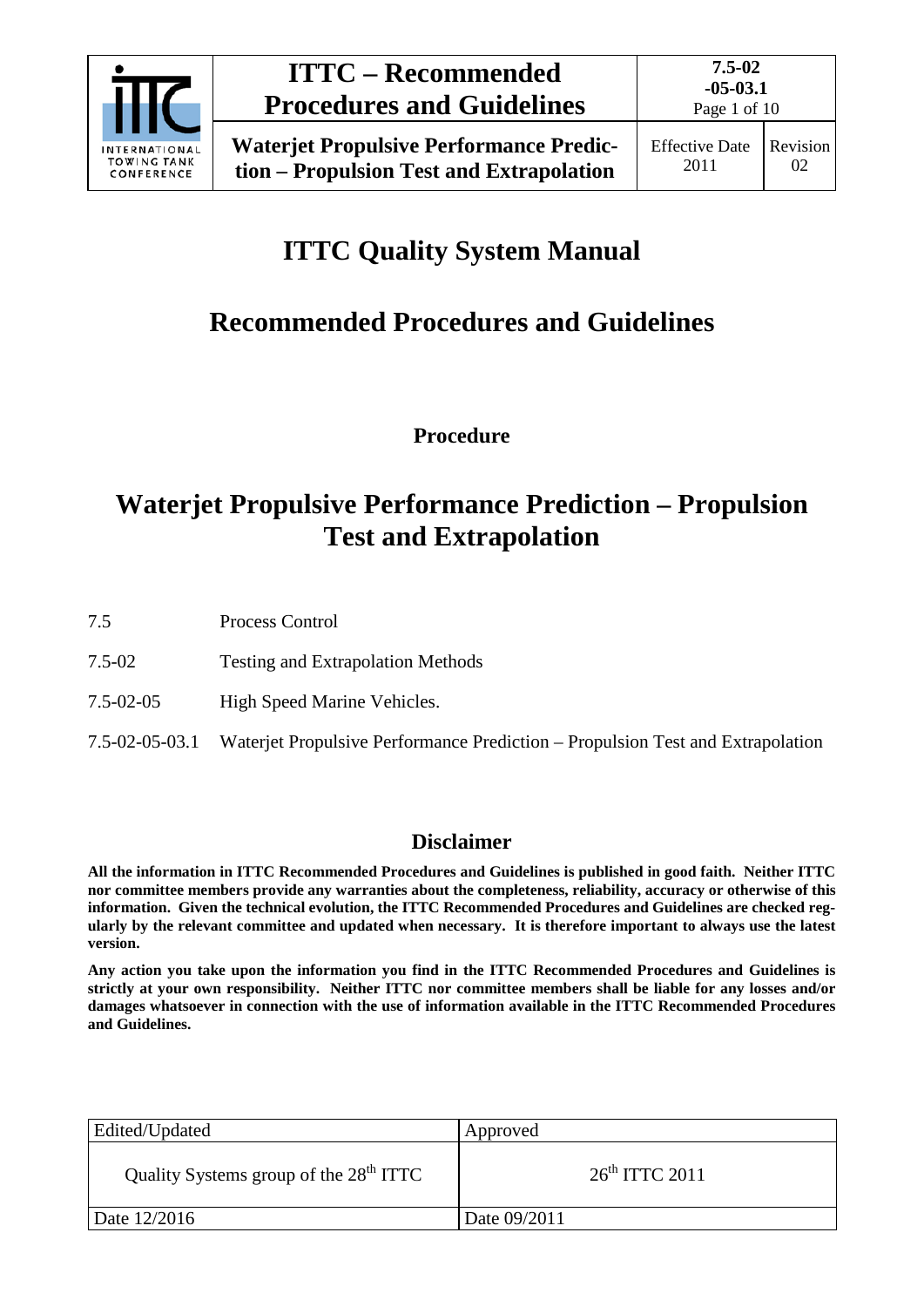

## **ITTC – Recommended Procedures and Guidelines**

## **Table of Contents**

| 1.                                        |       | <b>PURPOSE OF PROCEDURE3</b>              |  |
|-------------------------------------------|-------|-------------------------------------------|--|
| 2.                                        |       | <b>DESCRIPTION OF PROCEDURE 3</b>         |  |
|                                           |       | 2.1 Model and installation3               |  |
|                                           | 2.1.1 | Resistance test model 3                   |  |
|                                           |       | 2.1.2 Propulsion test model3              |  |
|                                           |       |                                           |  |
|                                           |       | 2.3 Instrumentation and calibration4      |  |
|                                           |       |                                           |  |
| 2.4 Test procedure and data acquisition 4 |       |                                           |  |
|                                           | 2.4.1 |                                           |  |
|                                           |       | 2.4.2 Measured or calculated quantities 5 |  |
|                                           |       | 2.4.3 Corrections to measured forces and  |  |
|                                           |       |                                           |  |

| 2.5.1 | Bare hull resistance and change in  |
|-------|-------------------------------------|
|       | 2.5.2 Delivered power and change in |
| 2.5.3 | Waterjet-hull interaction summary   |
|       |                                     |
|       |                                     |
|       | 2.6.2 Conversion of model jet to    |
|       |                                     |
|       |                                     |
|       |                                     |
| 3.2   |                                     |
| 4.    |                                     |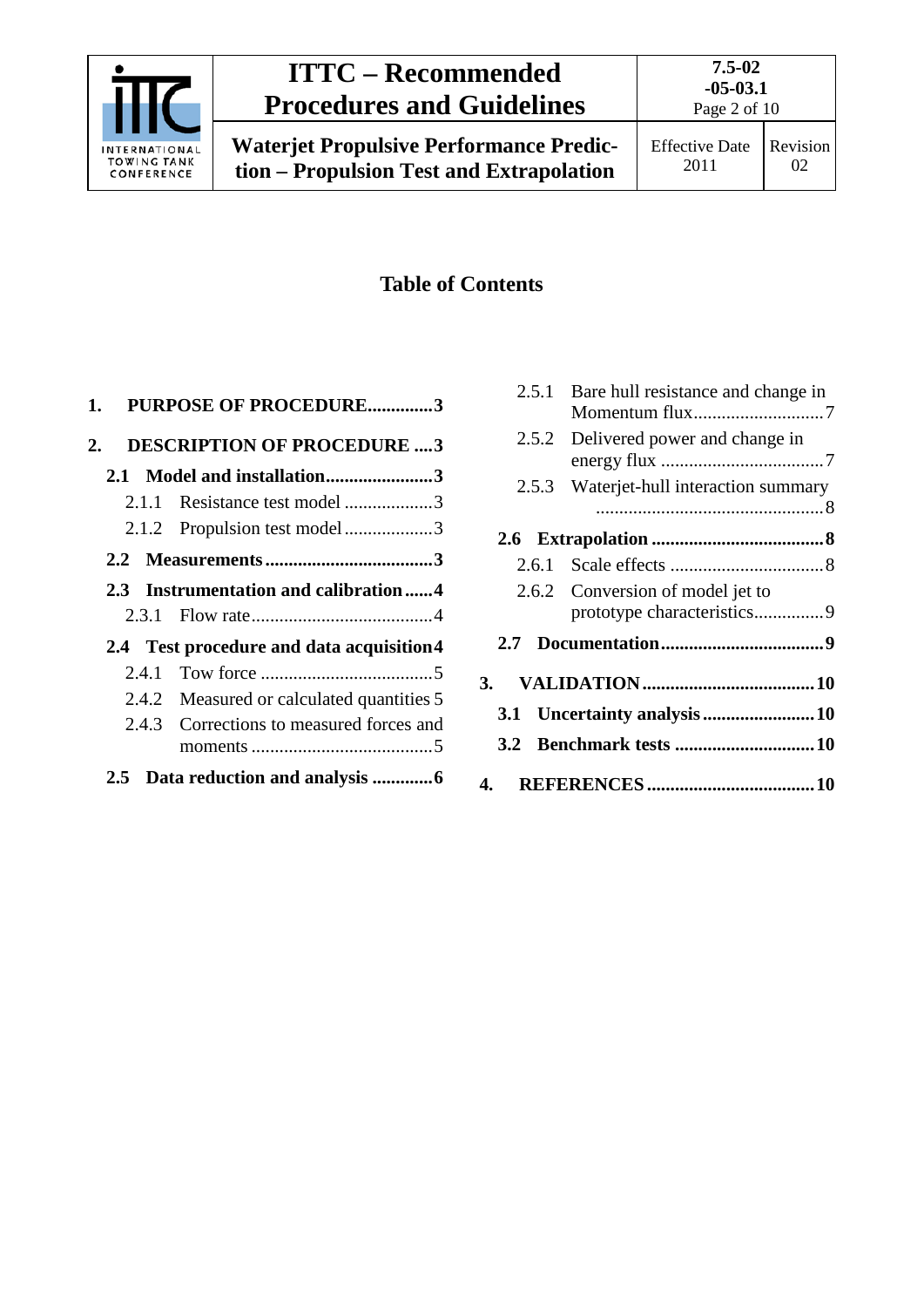

## **ITTC – Recommended Procedures and Guidelines**

**Waterjet Propulsive Performance Prediction – Propulsion Test and Extrapolation**

### <span id="page-2-0"></span>**1. PURPOSE OF PROCEDURE**

The procedure is meant to give guidance in the prediction of powering performance of waterjet driven vehicles, using propulsion tests. It encompasses the self propulsion experiment and the extrapolation procedure from model to full scale.

The procedure is generally applicable for performance predictions for marine vehicles driven by waterjets with flush intakes. The procedure is kept as generic as is possible, so that only minor adaptations are necessary for other waterjet configurations.

The procedure will normally be applied in conjunction with other standard ITTC procedures, such as the procedure for:

- Resistance tests; proc. 7.5-02-02-01
- Testing and extrapolation methods High Speed Marine Vehicles – Resistance Test; proc. 7.5-02-05-01

The procedure is furthermore based on the ITTC procedure for propulsion tests (proc. 7.5- 02-03-01.1). This procedure focuses on those parts of the procedure that deviate from the propeller propulsion test. The current propulsion test procedure is referred to as "Momentum Flux" method.

For an argumentation of the choices that needed to be made to arrive at the present procedure, the reader is referred to the  $24<sup>th</sup>$  ITTC Report by the Specialist Committee on the Validation of Waterjet Test Procedures (24<sup>th</sup>) ITTC, 2004).

## <span id="page-2-2"></span><span id="page-2-1"></span>**2. DESCRIPTION OF PROCEDURE**

## <span id="page-2-3"></span>**2.1 Model and installation**

### 2.1.1 Resistance test model

The model will have closed intake(s) and nozzle(s) during the resistance test. The water $jet(s)$  can be filled with water but also the water in the duct can be accounted for with a compensation ballast weight. In this way, the displacement weight and centre of gravity of the resistance and the propulsion model are identical.

## <span id="page-2-4"></span>2.1.2 Propulsion test model

The intake and nozzle geometry will have to be scaled geometrically, in order to ensure similar flow conditions about the intake and the nozzle as would occur on the full scale ship.

A pump of convenience may be used to deliver the required flow rate. The position of the pump need not be identical to that of the prototype waterjet system, as long as kinematic similarity of the flow in the intake region (station 1 to 2) and in the nozzle region (station 6 to 7) is ensured.

## <span id="page-2-5"></span>**2.2 Measurements**

The following quantities need to be measured directly or determined indirectly:

• Volume flow rate *Q*<sup>J</sup>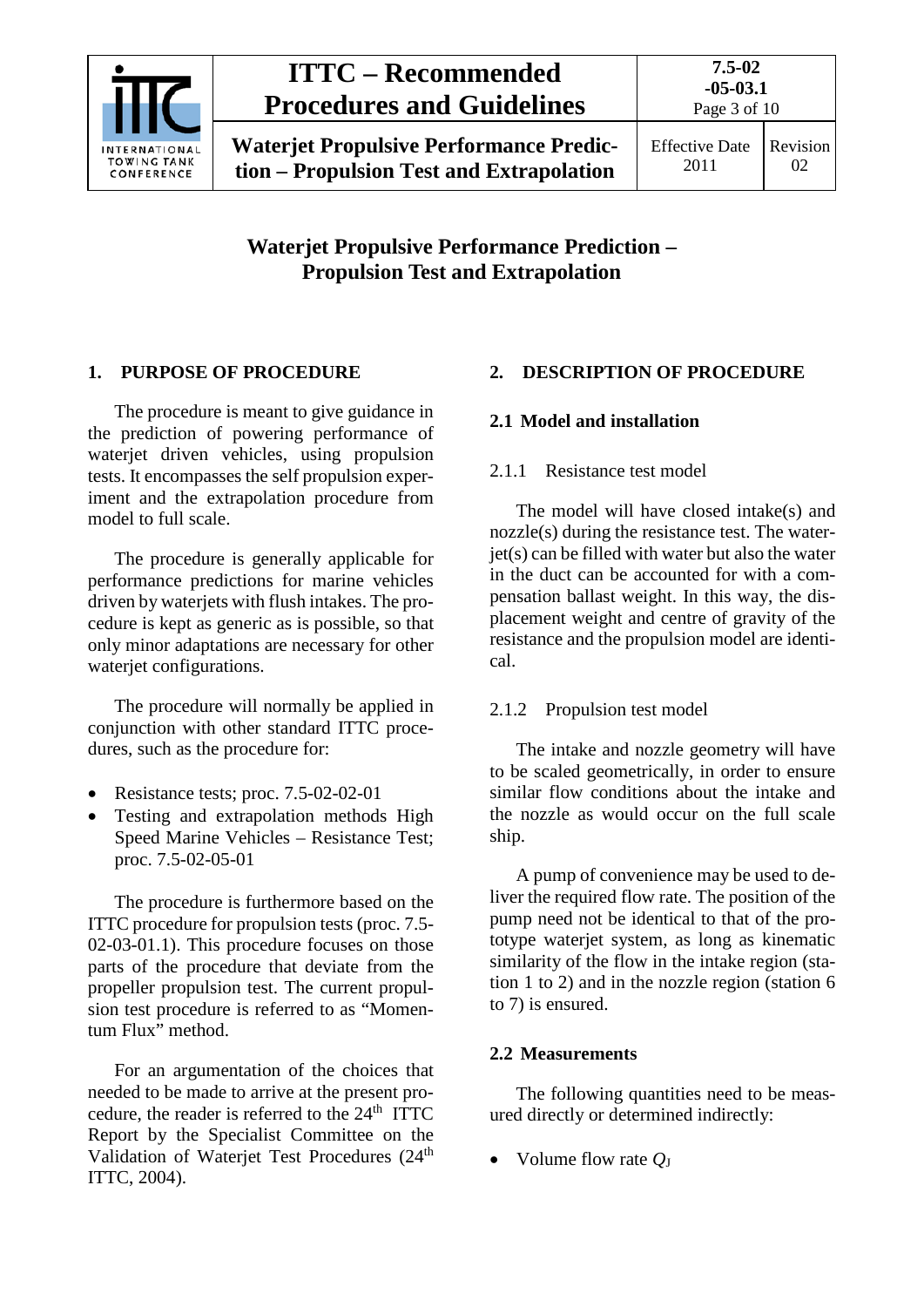| <b>INTERNATIONAL</b><br><b>TOWING TANK</b><br>CONFERENCE | <b>ITTC – Recommended</b><br><b>Procedures and Guidelines</b>                              | $7.5 - 02$<br>$-05-03.1$<br>Page 4 of 10 |                |
|----------------------------------------------------------|--------------------------------------------------------------------------------------------|------------------------------------------|----------------|
|                                                          | <b>Waterjet Propulsive Performance Predic-</b><br>tion – Propulsion Test and Extrapolation | <b>Effective Date</b><br>2011            | Revision<br>02 |

- Static pressure at the capture area (at least at one position on the hull, preferably at the centreline of the capture area)
- Sinkage of the nozzle

The following quantities need to be measured or derived from CFD

• Velocity distribution in the capture area

The following quantities are measured in addition, which is similar for a propulsion test with a propeller propelled vehicle:

- Model speed
- Resistance / External tow force
- Impeller torque (optional)
- Impeller rate of revolution (optional)
- Water temperature (for calculation of viscosity)
- Sinkage fore and aft (or running trim and sinkage)

#### <span id="page-3-1"></span><span id="page-3-0"></span>**2.3 Instrumentation and calibration**

#### 2.3.1 Flow rate

The most important and difficult measurement to be made for the "momentum flux approach" is the flow rate. The uncertainty of the overall powering prediction is very sensitive to errors in flow rate, as is clearly demonstrated in the example of the uncertainty analysis provided in the Report to the 24<sup>th</sup> ITTC.

A selection of potentially accurate and reliable flow rate measurements is listed below. Special attention is needed however as bias errors for this type of measurement are easily introduced.

- Differential Pressure Transducers (DPTs) through nozzle, e.g. an averaging static Pitot tube through nozzle
- LDV measurement of velocities in cross sectional plane and integration of velocities

A discussion on alternative flow rate measurement procedures can be found in the proceedings of the 23rd ITTC (2002).

When Differential Pressure Transducers (DPTs) are used, the pressure signal needs to be calibrated with the flow rate in situ. One should be aware that an externally imposed pressure gradient, which varies with speed (such as due to a changing nozzle immersion), may affect the pressure difference and therefore contribute to a bias error in the flow rate signal.

#### <span id="page-3-2"></span>**2.4 Test procedure and data acquisition**

The method recommended for Self Propulsion Tests with Waterjets is referred to as the "momentum flux" method. For this method, any pump of convenience can be used to provide the required flow rate, as long as the flow at the interface of waterjet internal flow and external flow is scaled properly. Proper scaling of the flow at these interfaces is required to correctly model the hull-waterjet interaction effects.

Alternative methods are addressed in the Report to the  $24<sup>th</sup> ITTC$ .

The description of the different stations of the waterjet stream tube is presented in Fig 1, and is based on the proposal by the 21st ITTC.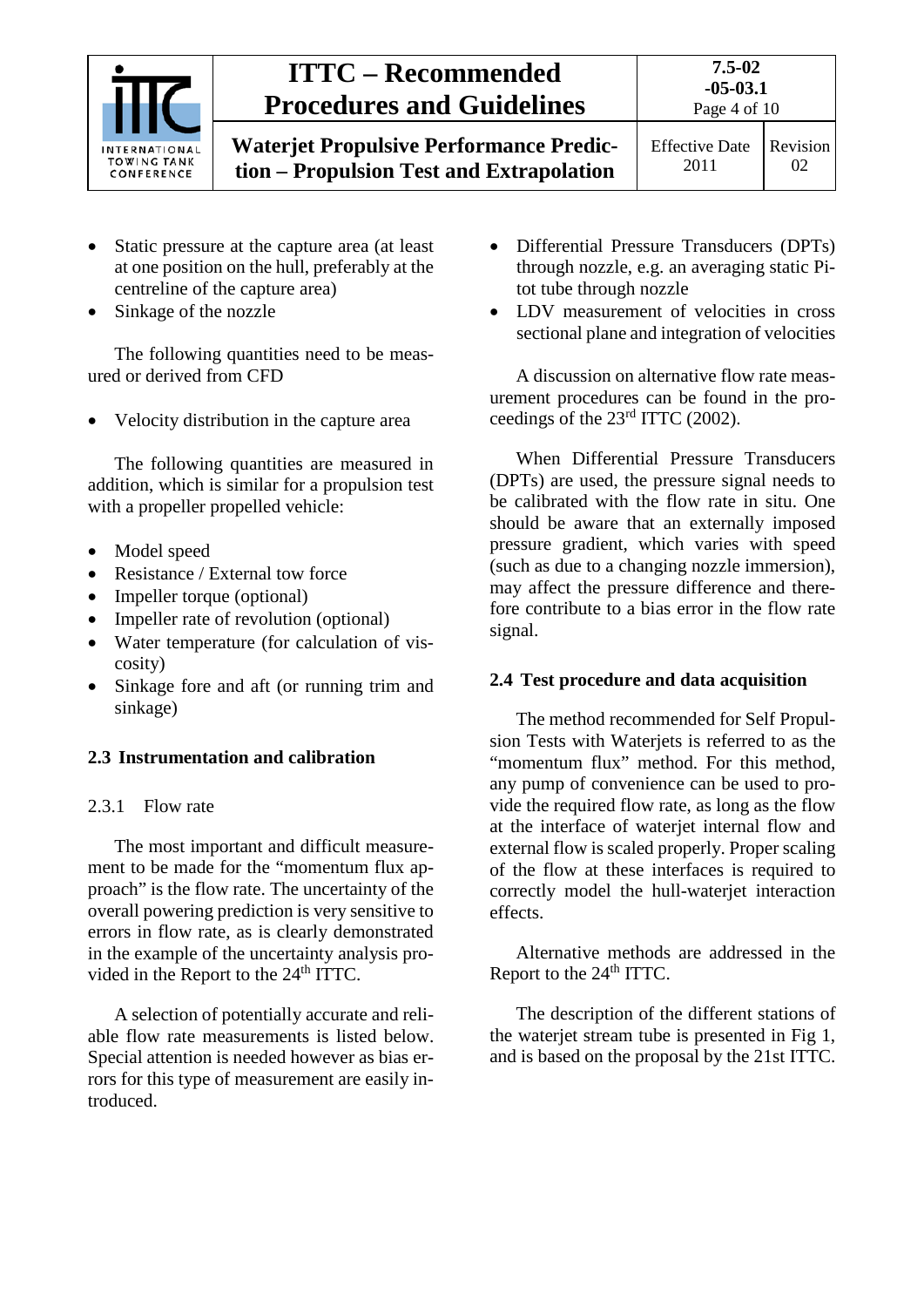| INTERNATIONAL<br><b>TOWING TANK</b><br>CONFERENCE | <b>ITTC – Recommended</b><br><b>Procedures and Guidelines</b>                              | $7.5 - 02$<br>$-05-03.1$<br>Page 5 of 10 |                |
|---------------------------------------------------|--------------------------------------------------------------------------------------------|------------------------------------------|----------------|
|                                                   | <b>Waterjet Propulsive Performance Predic-</b><br>tion - Propulsion Test and Extrapolation | <b>Effective Date</b><br>2011            | Revision<br>02 |

#### <span id="page-4-0"></span>2.4.1 Tow force

A skin friction correction force  $(F_D)$ , applied as an external tow force, is to achieve the theoretically correct waterjet loads during the self

propulsion test. Its magnitude is discussed in the Report to the  $24<sup>th</sup> \overline{TTC}$ .



Figure 1 Definition of station numbers and normalized energy flux

#### <span id="page-4-1"></span>2.4.2 Measured or calculated quantities

- model speed  $V_M$
- flow rate (measured) *Q*<sup>J</sup>
- torque  $Q$  and impeller rpm  $n$  (reference signals – optional)
- external tow force  $F<sub>D</sub>$
- velocity distribution in the capture area (measured or calculated)  $u_{1x}(y, z)$
- static pressure at capture area (station 1A) (measured or calculated)  $p_{1A}$
- <span id="page-4-2"></span>sinkage fore and aft  $z_{VF}$ ,  $z_{VA}$
- 2.4.3 Corrections to measured forces and moments

The forces and other quantities measured during the test run may require corrections for shaft losses, speed errors etc. See also ITTC recommended procedure 7.5-02-03-01.1.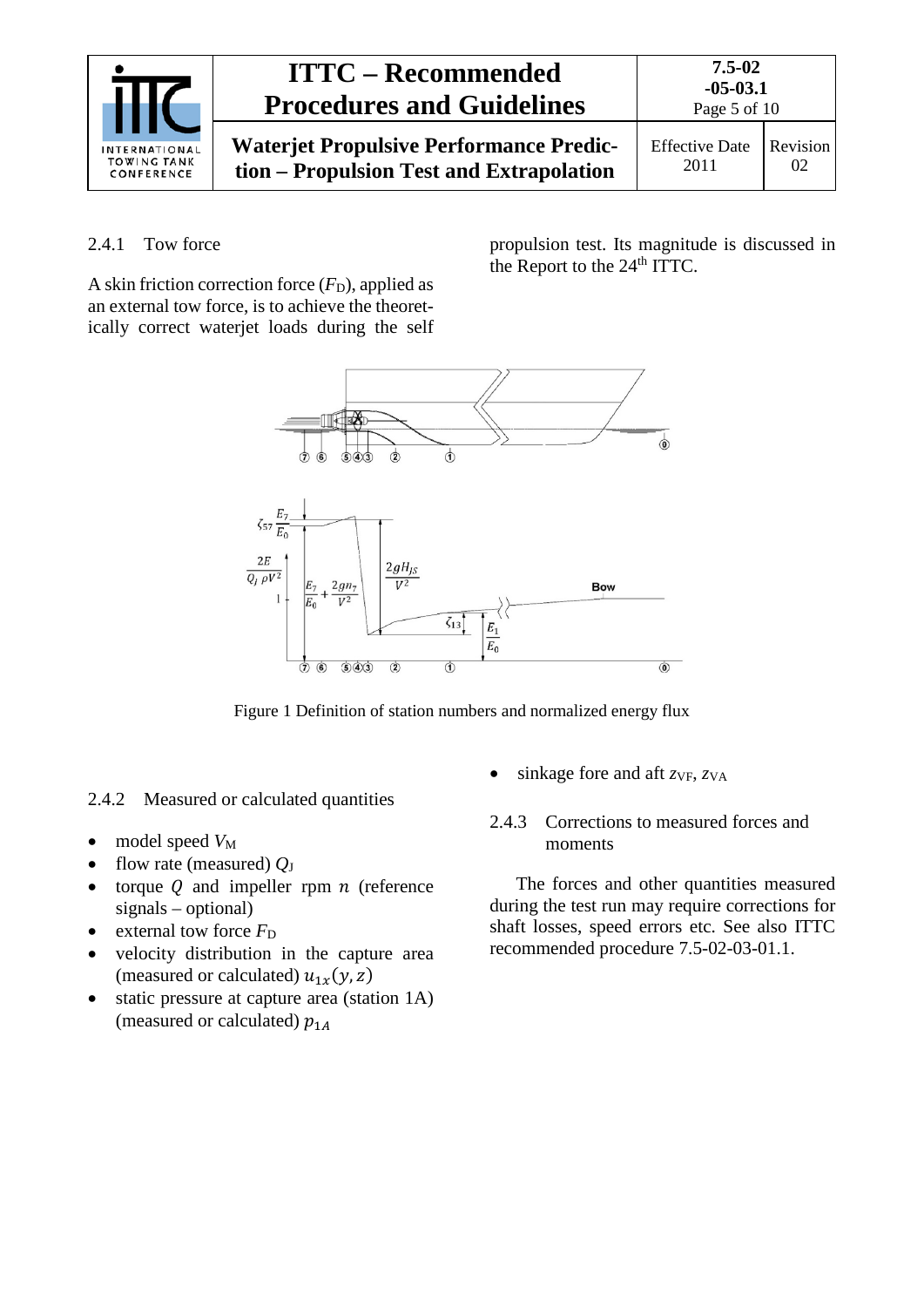



Figure 1 Dataflow in analysis of propulsion test results

#### <span id="page-5-1"></span><span id="page-5-0"></span>**2.5 Data reduction and analysis**

[Figure 2](#page-5-1) shows the data flow in the analysis of the propulsion test. The input data consists of geometrical data for the intake and nozzle. Prior to the propulsion test, a calibration of the flow rate transducer needs to be made in situ, so that the flow rate data is available during the propulsion test. The propulsion test subsequently yields flow rate and nozzle sinkage

The velocity profile at the capture area is measured with closed intakes (resistance test model), in order to ensure that no intake induced velocities are included. If the velocity profile is measured with an active waterjet, care should be taken that the intake induced velocities are subtracted using a CFD analysis.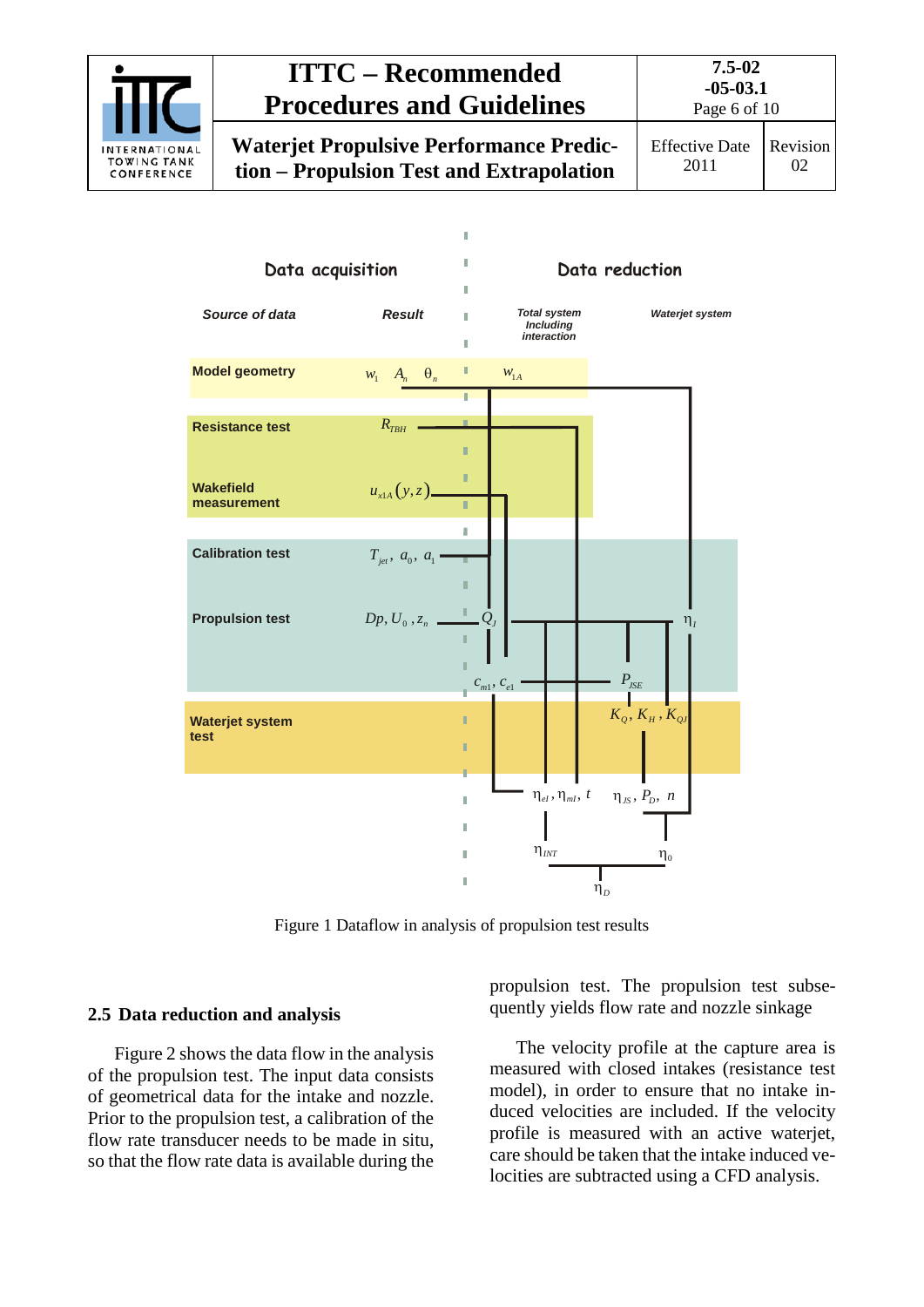

#### <span id="page-6-0"></span>2.5.1 Bare hull resistance and change in Momentum flux

The thrust exerted by the jet on the hull is coupled to the resistance of the hull through the following relation:

$$
\Delta \overline{M}_x = \frac{R_{\text{TBH}}}{(1-t)} \tag{1}
$$

For the operating conditions where the nozzle is either completely ventilated or completely immersed, the change in momentum flux is equal to the net thrust exerted by the jet on the hull (ITTC [2005]):

$$
\Delta \overline{M}_x = T_{\text{net}} \tag{2}
$$

The change in momentum in *x*-direction is determined over the system boundaries defined by the stations 1 and 7. In case of a parallel nozzle outflow, the assumption is justifiable that the vena contracta has the same diameter as the nozzle discharge, and hence the change in momentum flux can be determined from station 6:

$$
\Delta \overline{M}_x = \overline{M}_{x6} - \overline{M}_{x1} \tag{3}
$$

The momentum flux from the nozzle can be obtained directly from the flow rate sensor that is calibrated with the jet thrust  $T_{Jx}$ :

$$
\overline{M}_{x6} = T_{Jx} \tag{4}
$$

For the determination of the ingested momentum flux through station 1, the assumption is made, that the capture area is located at right angles with the flow in *x*-direction. The momentum flux in *x*-direction through the capture area  $A_1$ , is then defined by:

$$
\overline{M}_{x1} = \iint_{A_1} \rho u_x^2 dA \tag{5}
$$

This momentum flux can be determined from the flow rate  $Q_{\text{J}}$  and the ship velocity  $V_0$ as:

$$
\overline{M}_{x1} = \rho Q_{\text{J}} c_{\text{m1}} V_0 \tag{6}
$$

where the flow rate  $Q_J$  is preferably obtained from:

$$
Q_{\rm J} = \frac{1}{c_{\rm m6}} \sqrt{\frac{T_{\rm J} x A_n}{\rho \cos \theta_n}}
$$
 (7)

and the momentum velocity coefficient  $c_{m1}$  by definition from velocity measurements at station 1:

$$
c_{m1} = \frac{1}{\sqrt{(1 - c_p^2)q_yv_0}} \int_{A_1} u_x^2 dA \tag{8}
$$

#### <span id="page-6-1"></span>2.5.2 Delivered power and change in energy flux

The effective jet system power  $P_{\text{JSE}}$  is one of the most important signals derived from propulsion tests. This hydraulic power is by definition the power required to deliver a pressure head for a given flow rate. It should be noted that the kinetic energy is taken in the local axial direction. This direction is denoted as  $\xi$ . The effective jet system power is thus equal to the net rate of change of the energy flux:

$$
P_{\text{JSE}} = E_{7\xi} - E_{1\xi} \tag{9}
$$

In case of a parallel nozzle outflow, the assumption is justifiable that the vena contracta has the same diameter as the nozzle discharge, and hence the jet system power can be determined from station 6:

$$
P_{\text{JSE}} = E_{6\xi} - E_{1\xi} \tag{10}
$$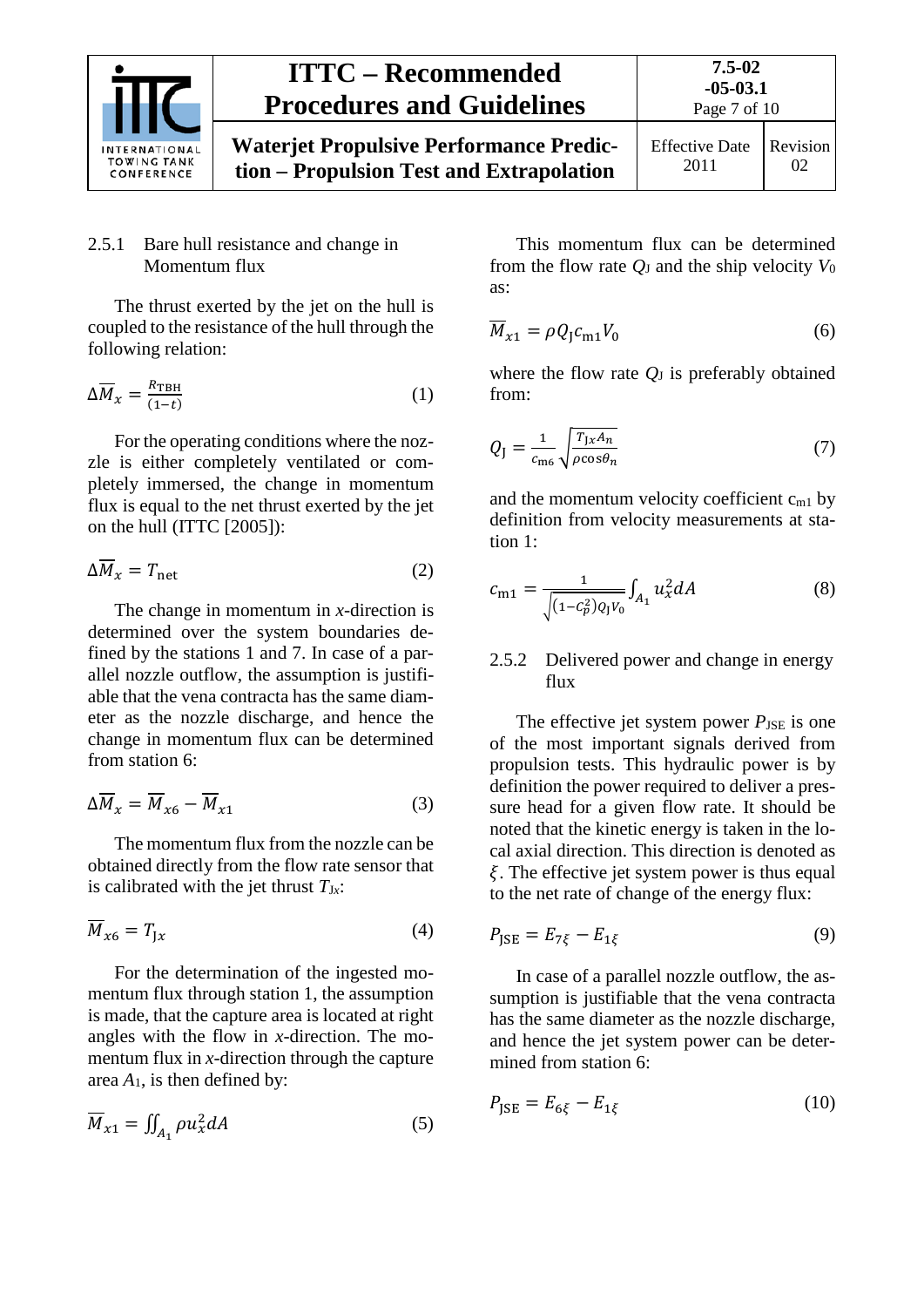

**tion – Propulsion Test and Extrapolation**

Page 8 of 10

The total axial (in  $\xi$  direction) energy flux through a cross sectional area  $A_s$  at station s is defined as:

$$
E_{s\xi} = \int_{A_s} \rho \left(\frac{1}{2}u_{\xi}^2 + \frac{p}{\rho} - gz_s\right) \left(u_{\xi}n_{\xi}\right) dA \quad (11)
$$

It is often convenient to express the axial kinetic energy in terms of an average energy velocity  $\overline{u}_{\text{e}\xi}$ :

$$
\overline{u}_{\text{e}\xi s}^2 = c_{\text{e}s}^2 \frac{q_{\text{f}}^2}{A_s^2} \tag{12}
$$

where

$$
c_{\rm es}^2 = \frac{A_{\rm s}^2}{Q_{\rm j}^3} \int_{A_{\rm s}} u_{\xi}^3 dA \tag{13}
$$

Once the flow rate  $Q_J$  and the cross sectional area *A*<sup>s</sup> are known and a velocity distribution is measured or assumed, the total energy fluxes through the stations 6 and 1 can be computed. A remaining problem is then the determination of the geometry and area of the capture area  $A_1$ . Guidance for the determination of the capture area is given in the Report to the  $24<sup>th</sup> ITTC$  (2005).

To arrive at a practical expression for the effective Jet System Power *P*<sub>JSE</sub>, it is assumed that for operational conditions the nozzle is completely effective in converting the pressure energy into kinetic energy, so that the pressure outside the nozzle is equal to the ambient pressure  $p_0$ . Assuming a thin boundary layer, applying Bernoulli's theorem and taking into account that the nozzle centre is situated on the free water surface in free stream conditions, the following expression for  $P_{\text{JSE}}$  is found:

$$
P_{\text{JSE}} = P_{\text{JSE0}} + + \rho Q_{\text{J}} \left[ \frac{1}{2} (1 - c_{\text{e1}}^2)(1 - C_{p1}) V_0 - g z_6 \right]
$$
 (14)

where the effective power in free stream conditions  $P_{\text{JSE0}}$  can be reduced to (ITTC (2005)):

$$
P_{\rm JSE} \tag{15}
$$

The static pressure coefficient at station s  $c_{ns}$ , is defined as:

$$
c_{ps} = \frac{p_s - p_0}{\frac{1}{2}\rho V_0^2} \tag{16}
$$

#### <span id="page-7-0"></span>2.5.3 Waterjet-hull interaction summary

The interaction between the waterjet and the hull can be expressed in non-dimensional coefficients. A complete set of coefficients describing the full interaction effect is for instance given by Van Terwisga (1996):

$$
\frac{1}{\eta_{\rm ml}} = 1 + \frac{1 - c_{\rm m}}{NVR - 1} \tag{17}
$$

$$
\frac{1}{\eta_{el}} = 1 - \frac{g_{2n}}{\frac{1}{2}U_0^2(NVR^2 - 1)} - \frac{C_e^2 - 1}{(18) + \frac{(c_e^2 - 1)(1 - C_{p1})}{(NVR^2 - 1)}}
$$
\n(18)

This set is completed with the thrust deduction factor  $(1 - t)$ , defined by eq. (1).

#### <span id="page-7-2"></span><span id="page-7-1"></span>**2.6 Extrapolation**

#### 2.6.1 Scale effects

Scale effects occur in the following quantities:

- Determination of the "Self Propulsion Point Ship". This point is defined in terms of the towing force. A discussion on the procedure is given by  $24<sup>th</sup> ITTC$  (2005).
- Ingested boundary layer flow. For full scale, the boundary layer will be relatively thinner than on model scale. This requires a correction for the ingested momentum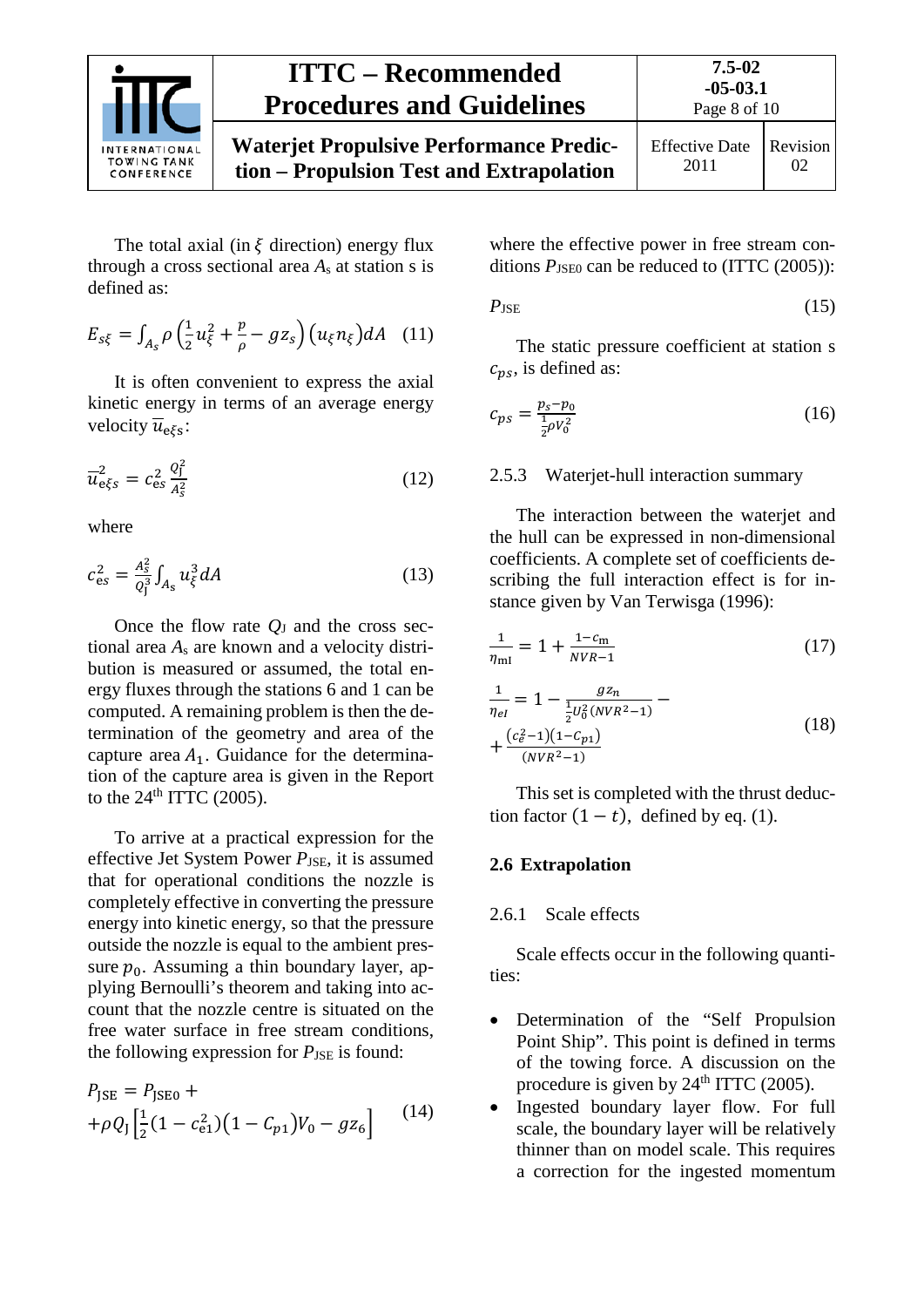

and energy fluxes. These corrections are most conveniently accounted for in the momentum and energy velocity coefficients  $c<sub>m</sub>$  and  $c<sub>e</sub>$ .

The transom stern flow before full ventilation of the transom is subject to strong viscosity dominated processes. Scale effects can occur here, although it is expected that these are generally small. The biggest effects on overall powering may occur at the speed where the nozzle is about to be fully ventilated.

#### <span id="page-8-0"></span>2.6.2 Conversion of model jet to prototype characteristics

The overall performance of the hull-waterjet system can be expressed as a non-dimensional effective output, usually referred to as the overall efficiency  $\eta_{OA}$ . The overall efficiency can be broken down into a so called "free stream efficiency"  $\eta_0$  and an interaction efficiency  $\eta_{\text{INT}}$ :

$$
\eta_{\text{OA}} = \eta_0 \eta_{\text{INT}} \tag{19}
$$

The interaction efficiency is determined from the results of the propulsion test:

$$
\eta_{\text{INT}} = (1 - t) \frac{\eta_{\text{el}}}{\eta_{\text{ml}}}
$$
\n(20)

The free stream efficiency  $\eta_0$  is defined by:

$$
\eta_0 = \eta_1 \eta_P \eta_{\text{duct}} \tag{21}
$$

This free stream efficiency determines the performance of the waterjet system in an undisturbed environment. Pump efficiency and ducting efficiency can be determined from waterjet system or pump loop tests, as is discussed in ITTC test procedure 7.5-02-05-03.2. The values for these efficiencies follow from the jet system characteristics after the required Head over the system  $H_{\text{IS}}$  and the flow rate through the system are known from the propulsion tests, where the system head can be determined from:

$$
H_{\rm JS} = \frac{P_{\rm JSE}}{Q_{\rm J}}\tag{22}
$$

The ideal efficiency is uniquely dependent on the nozzle velocity ratio *NVR,* which value also results from the propulsion test:

$$
\eta_{\rm I} = \frac{2}{1 + NVR} \tag{23}
$$

#### <span id="page-8-1"></span>**2.7 Documentation**

The results from the propulsion test should be collated in a report which should contain the information specified in ITTC recommended procedure 7.5-02-03-01.1 (Propulsion Test):

For each speed, the following data should be given as a minimum:

- Flow rate  $O<sub>J</sub>$
- Net thrust T<sub>net</sub> required by hull-waterjet system
- Effective Jet System Power  $P_{\text{JSE}}$
- Total interaction efficiency  $η_{INT}$  and components  $\eta_{\text{ml}}, \eta_{\text{el}}, (1-t)$
- Nozzle Velocity Ratio *NVR*
- Ideal efficiency  $η_I$

If possible, estimates for the internal jet system performance and impeller rotation rate should be given. The availability of these data is dependent on the availability of the jet system characteristics